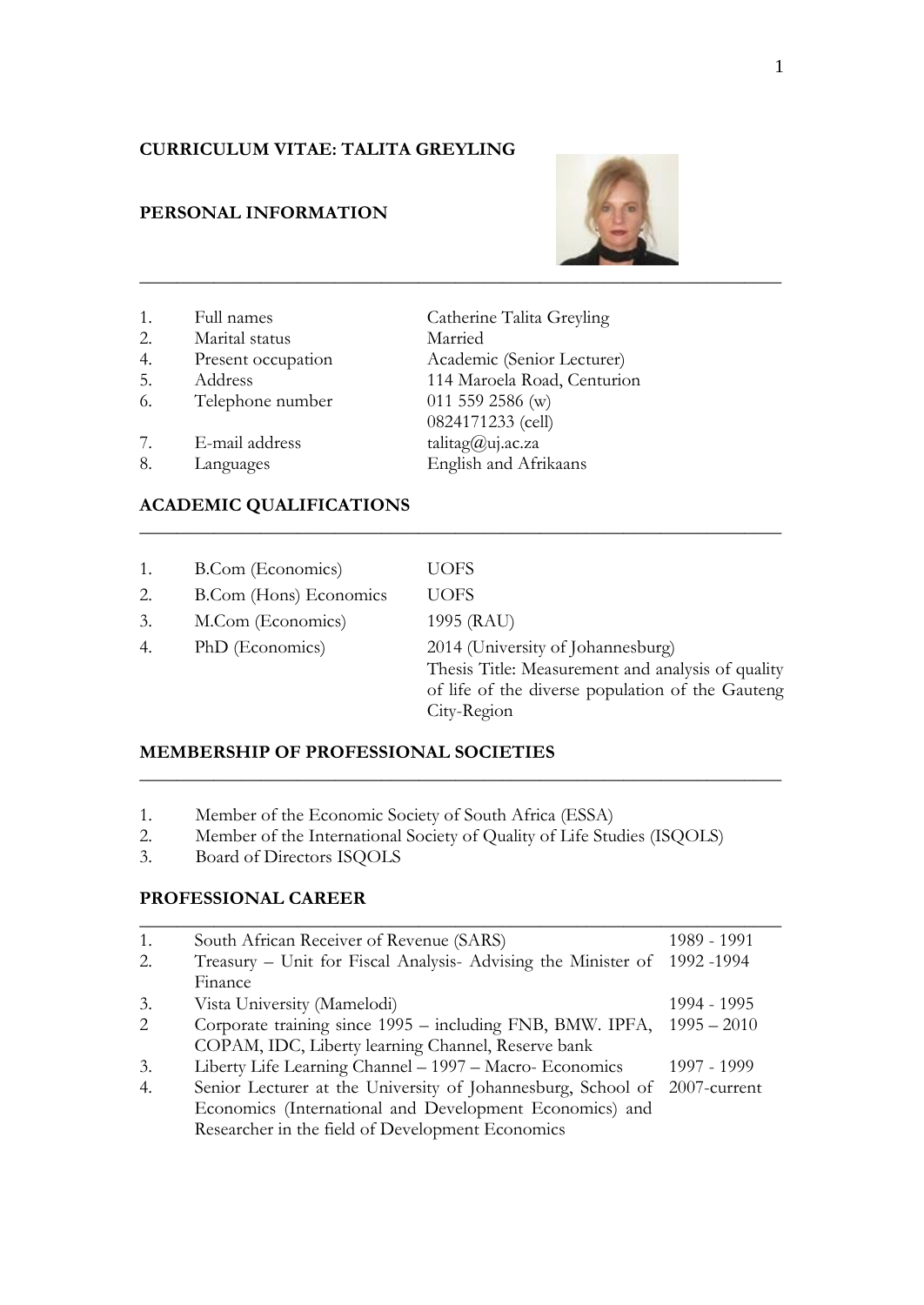1. Awarded the best PhD thesis in the School of Economics at the University of Johannesburg for 2014

**\_\_\_\_\_\_\_\_\_\_\_\_\_\_\_\_\_\_\_\_\_\_\_\_\_\_\_\_\_\_\_\_\_\_\_\_\_\_\_\_\_\_\_\_\_\_\_\_\_\_\_\_\_\_\_\_\_\_\_\_\_\_\_\_\_\_\_\_\_**

- 2. Master's student supervised by Greyling T. & Mahabir J., Bidzha, L., was awarded the best Master's dissertation at the University of Johannesburg.
- 3. Keynote speaker. Quality of life Symposium. Auckland University of Technology. 25 May 2017.
- 4. Recognized as the best Happiness paper by Econpapers in July 2020: Happinesslost: Did Governments make the right decisions to combat Covid-19?
- 5. Nominated for the University of Johannesburg Women Leaders Development Programme.

## **MEMBERSHIP OF UNIVERSITY COMMITTEES**

1. Head of the Marketing Committee of the Department of Economics and Econometrics (2009-2012)

**\_\_\_\_\_\_\_\_\_\_\_\_\_\_\_\_\_\_\_\_\_\_\_\_\_\_\_\_\_\_\_\_\_\_\_\_\_\_\_\_\_\_\_\_\_\_\_\_\_\_\_\_\_\_\_\_\_\_\_\_\_\_\_\_\_\_\_\_\_**

- 2. Organiser of Thursday Seminar Series (2014-2016)
- 3. Member of the Department Higher Degrees Committee of the Department of Economics and Econometrics (2014-2016)
- 4. Chair of the Ethical Committee
- 5. Member of the Departmental Management Committee (2015-2016)
- 6. Program coordinator for International Economics (2008-2016)
- 7. Program Head for Development Economics

## **EDITORIAL POSITIONS**

Associate editor: Journal of Happiness Studies (Impact factor 2.3- ranked 7 (ISI))

**\_\_\_\_\_\_\_\_\_\_\_\_\_\_\_\_\_\_\_\_\_\_\_\_\_\_\_\_\_\_\_\_\_\_\_\_\_\_\_\_\_\_\_\_\_\_\_\_\_\_\_\_\_\_\_\_\_\_\_\_\_\_\_\_\_\_\_\_\_**

Associate editor: Applied Research in Quality of Life (Impact factor 1.5)

## **INTERNATIONAL PRESENTATIONS AND CONFERENCES**

African Economic Conference, Development Bank of Southern Africa. Addis Ababa, Ethiopia. November 2007. Does displacement lead to poverty, with special reference to the !Xun and the Kwe? Author and Presenter.

**\_\_\_\_\_\_\_\_\_\_\_\_\_\_\_\_\_\_\_\_\_\_\_\_\_\_\_\_\_\_\_\_\_\_\_\_\_\_\_\_\_\_\_\_\_\_\_\_\_\_\_\_\_\_\_\_\_\_\_\_\_\_\_\_\_\_\_\_\_**

Value 2008. University of Johannesburg, Sun City South Africa. May 2008. Forced displacement: definitions, scope, scale, dynamics and legal position of refugees? Author and Presenter.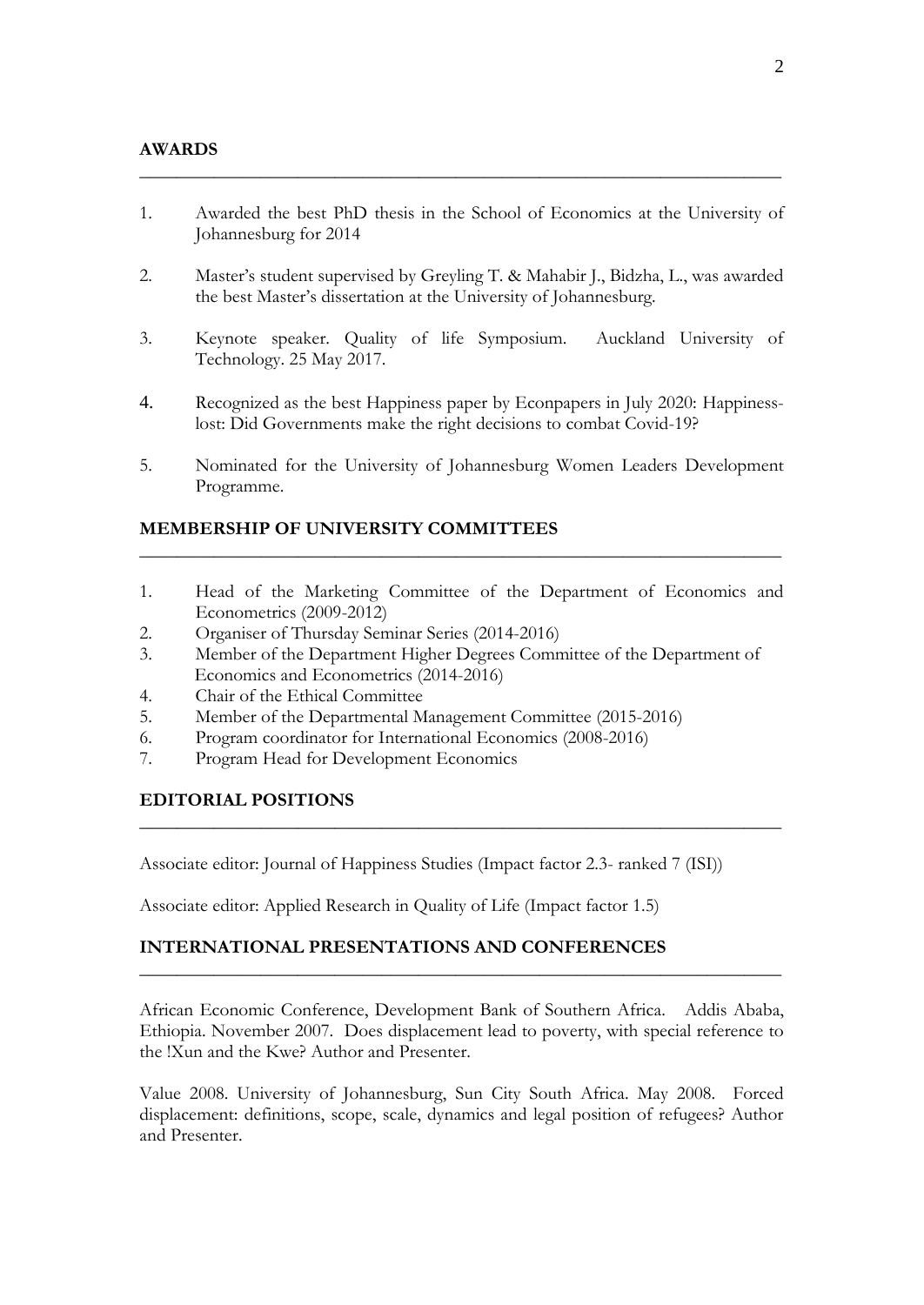Conference on Migration in Southern Africa. Migration Studies. University of the Witwatersrand. Johannesburg. March 2008. Forced displacement: definitions, scope, scale, dynamics and legal position of refugees? Author and Presenter.

ESSA Conference 2009, What is the structure of wellbeing of refugees in Johannesburg and how does it compare to that of South Africans residing in the same city? 8 September 2009, Port Elizabeth. Author and Presenter.

CSAE Conference 2009, International Economic Development Conference, 22-24 March 2009, African Development Economic's, St Catherine's College, Oxford address and attended the conference. 8 September 2009.

GNHUSA – Gross National Happiness Conference of the USA, 2June – 4 June 2010, Burlington, Vermont, USA. The grass is nor always greener on the other side of the fence. International. Author and Presenter.

ISQOLS Conference 2010, Bangkok, Thailand. 8-11 December 2010. Gold! Gold! Gold! Gold! Bright and yellow, hard and cold. International. Author and Presenter.

Financial Development Economics Conference. 26-28 November 2010, Cape Town. Johannesburg, RSA. Gold! Gold! Gold! Gold! Bright and yellow, hard and cold. International. Author and Presenter.

ESSA Conference 2011, Measuring and analyzing the quality of life of the Gauteng City Region's population. 4 September 2011, Stellenbosch. Author and Presenter.

Value Conference 2012. University of Johannesburg. Drakensberg Sport Resort. South Africa. September 2012. The measuring of quality of life at sub-national level in the Gauteng City-Region: A Data Envelopment Analysis Approach. Author and Presenter.

Happiness Conference 2012. University of Seattle. The measuring of quality of life at sub-national level in the Gauteng City-Region: A Data Envelopment and Value Efficiency Approach. May 2012. Seattle, USA. Author and Presenter.

ESSA Conference 2013, Bloemfontein, South-Africa. 22 September 2013. Validation of a measuring instrument of quality of life. Author and Presenter.

Value Conference 2014. An analysis of the determinants of subjective wellbeing of migrants in the Gauteng province. May 2014, Johannesburg. Author and Presenter

ISQOLS Conference 2014, Free University of Berlin, Germany. 19 September 2014. Construction and analysis of a composite quality of life index for a region of South Africa. Author and Presenter.

ESSA Conference 2015. Cape Town, South Africa. 2-4 September 2015. The relationship between internet access, global life satisfaction, relational well-being and satisfaction with standard of living. Author and Presenter.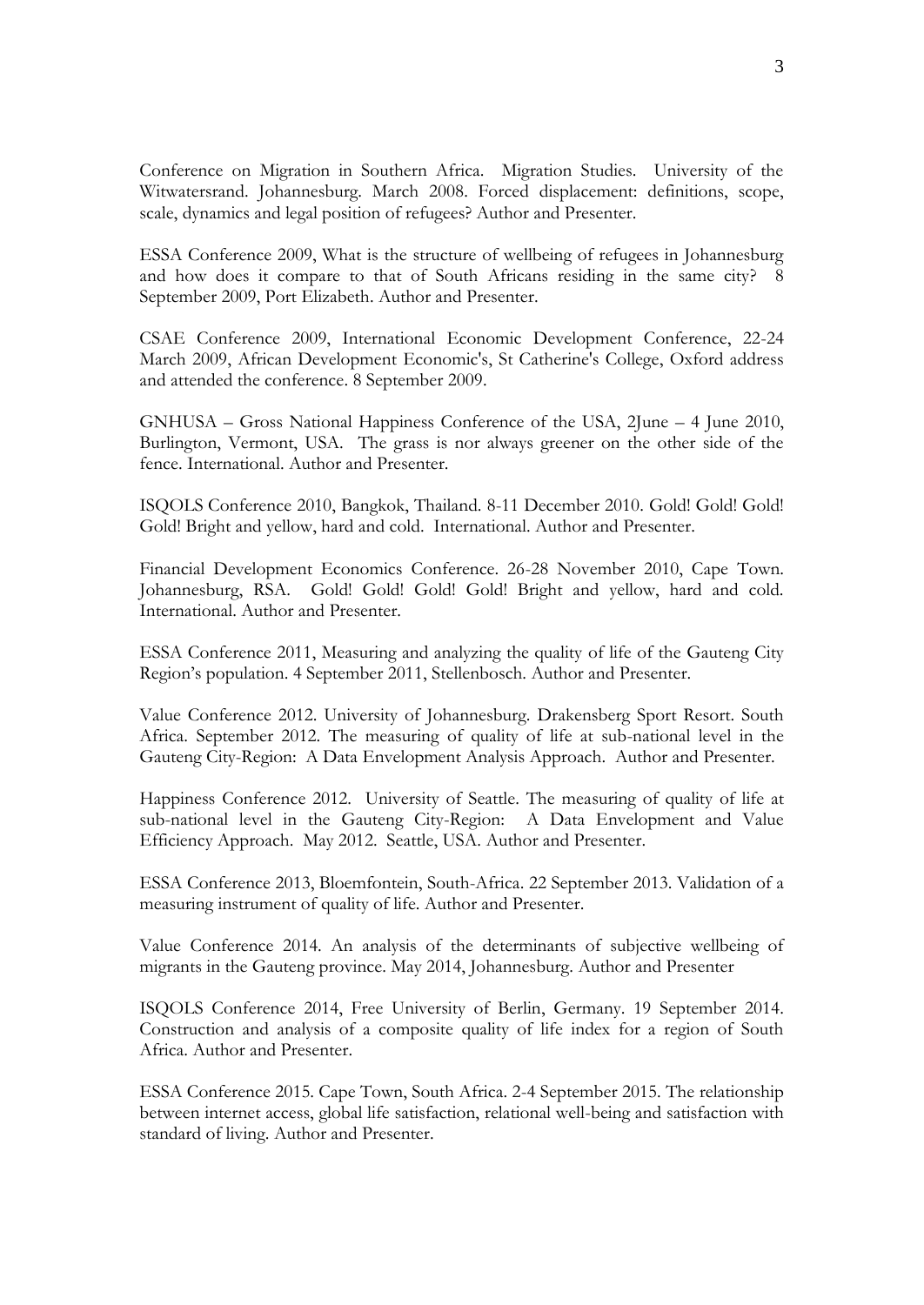ISQOLS Conference 2015, Phoenix, Arizona USA. 15-17 October 2015. An assessment of quality of life within the municipal regions of Gauteng: a DEA and VEA approach. Author and Presenter.

ISQOLS Conference 2016, Seoul, South Korea. 24-27 August 2016. Internet access and Subjective Well-Being in Gauteng, the economic centre of South Africa (Author and Presenter: Talita Greyling). Non-economic quality of life and population density in South Africa (authors and presenters: Talita Greyling, Stephanie Rossouw).

MASA Conference 2016, Salt Rock, South Africa. 14-15 November 2016. Noneconomic quality of life and population density in South Africa (authors) Talita Greyling, Stephanie Rossouw, (presenter) Talita Greyling.

Quality of Life Symposium, 2017, Auckland, New Zealand, Auckland University of Technology. Quality of life Research: An inter-disciplinary discussion. Talita Greyling. Key Note Speaker.

ISQOLS Conference 2017, Innsbruck, Austria. 27-30 September 2017. Regional disparities in non-economic quality of life in South Africa: convergence or divergence? Microloans, non-economic quality of life and women empowerment: A South African impact assessment (authors and presenters) Talita Greyling, Stephanie Rossouw.

ISQOLS Conference 2018, Hong Kong. 14-15 June 2018**. (i)**Is convergence of quality of life in Africa sustainable? (ii)Inequality: what does a composite index of wellbeing reveal? (authors and presenters) Talita Greyling, Stephanie Rossouw. Relative consumption and subjective well-being in a dualistic, developing economy (authors and presenters) Talita Greyling, Faress Bhuiyan .

ISQOLS Conference 2019, Granada, Spain:

- Consumption expenditure and subjective well-being. Paper presented at the International Society for Quality of Life Studies (ISQOLS) Annual Conference, "Happiness in a Multicultural World", 4-7 September, Granada, Spain.
- Debt and subjective well-being. Paper presented at the International Society for Quality of Life Studies (ISQOLS) Annual Conference, "Happiness in a Multicultural World", 4-7 September, Granada, Spain.
- Using big data to measure happiness. Paper presented at the International Society for Quality of Life Studies (ISQOLS) Annual Conference, "Happiness in a Multicultural World", 4-7 September, Granada, Spain.

ISQOLS Conference 2020, Virtual, organized by EHERO, Rotterdam:

 The impact on wellbeing of exogenous shocks: the case of COVID-19. Paper presented at the International Society for Quality of Life Studies (ISQOLS) Annual Virtual Conference, 25-28 August.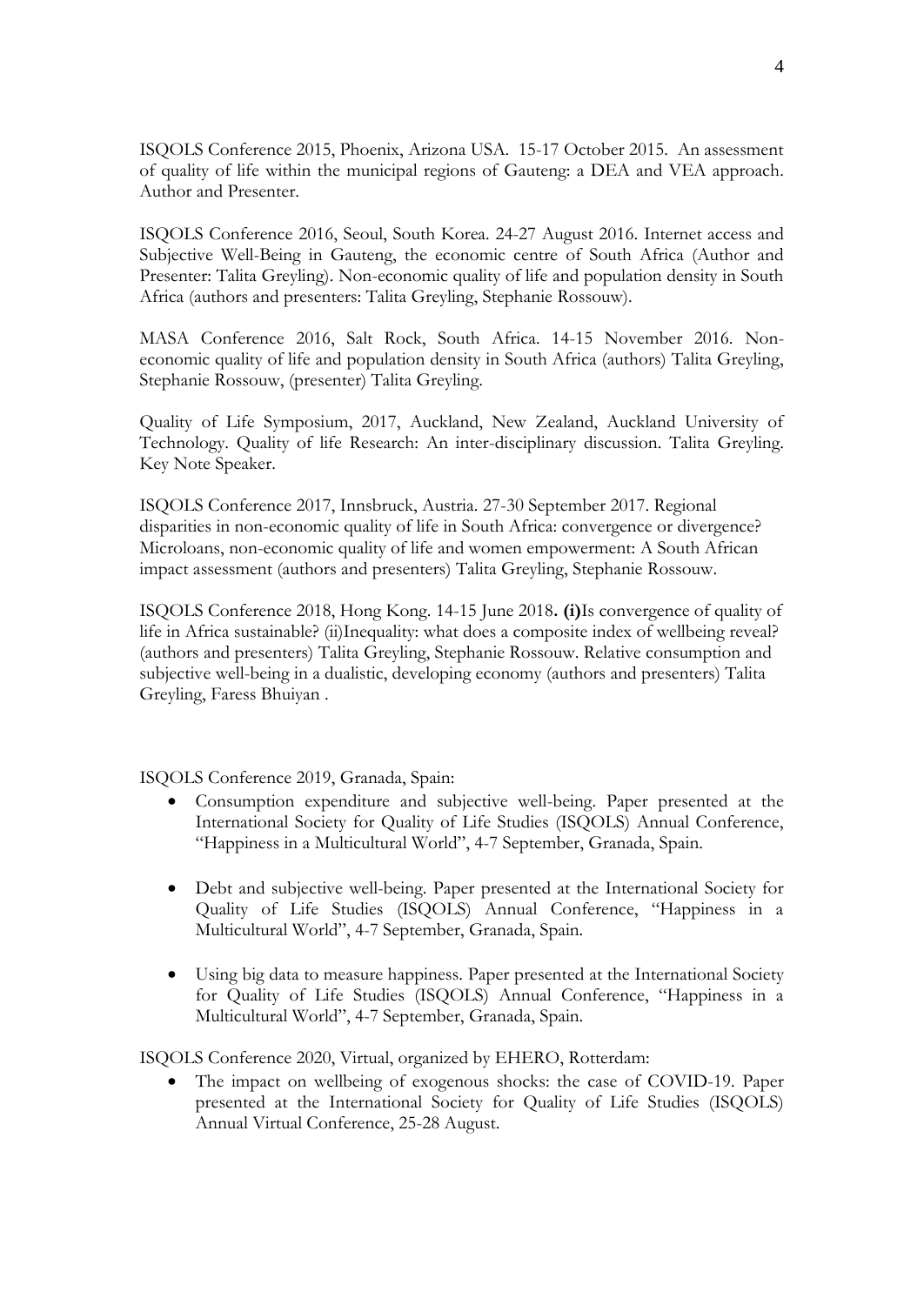- Happiness-lost: Did Governments make the right decisions to combat Covid-19? Paper presented at the International Society for Quality of Life Studies (ISQOLS) Annual Virtual Conference, 25-28 August.
- Markov switching models for happiness during a pandemic: The New Zealand experience. Paper presented at the International Society for Quality of Life Studies (ISQOLS) Annual Virtual Conference, 25-28 August.
- A tale of three countries: How did Covid-19 lockdown impact happiness? Paper presented at the International Society for Quality of Life Studies (ISQOLS) Annual Virtual Conference, 25-28 August.
- Can emotions and sentiment derived from Twitter explain stock market movements in developed and emerging markets using intraday data? Paper presented at the International Society for Quality of Life Studies (ISQOLS) Annual Virtual Conference, 25-28 August.

## **RESEARCH**

## **Journal Articles Published in Peer Review Journals**

Rossouw, S & Greyling, T. 2020. Social well-being inequality in Africa. *Forthcoming in Development Southern Africa*.

Greyling C. T. & Tregenna F. 2020. The validation of a multi-dimensional measure of quality of life. Development Southern Africa DOI: [10.1080/0376835X.2019.1684243](https://doi.org/10.1080/0376835X.2019.1684243)

**\_\_\_\_\_\_\_\_\_\_\_\_\_\_\_\_\_\_\_\_\_\_\_\_\_\_\_\_\_\_\_\_\_\_\_\_\_\_\_\_\_\_\_\_\_\_\_\_\_\_\_\_\_\_\_\_\_\_\_\_\_\_\_**

Greyling, T. and Rossouw, S., 2019. Access to micro-and informal loans: Evaluating the impact on the quality of life of poor females in South Africa. *South African Journal of Economic and Management Sciences*, *22*(1), p1-14.

Greyling, T. 2018. Internet access and its relationship to subjective well-being in a developing region. *South African Journal of Economic and Management Sciences* 21(1), a1841.

Gnade, H., Blaauw, D. & Greyling T. 2017. The impact of basic and social infrastructure investment on economic growth and social development in South Africa's urban and rural municipalities. *Development Southern Africa., 34 (3), 347-364.*

Greyling C. T. & Tregenna F. 2017. Construction and Analysis of a Composite Quality of Life Index for a Region of South. *Social Indicators Research, 131 (3), 887-930. DOI 10.1007/s11205-016-1294-5.*

Greyling, T. & Rossouw, S. 2017. Non-economic quality of life and population density in South Africa. *Social Indicators Research, 134*(3), 1051-1075. Doi/ 10.1007/s11205-016-1468-1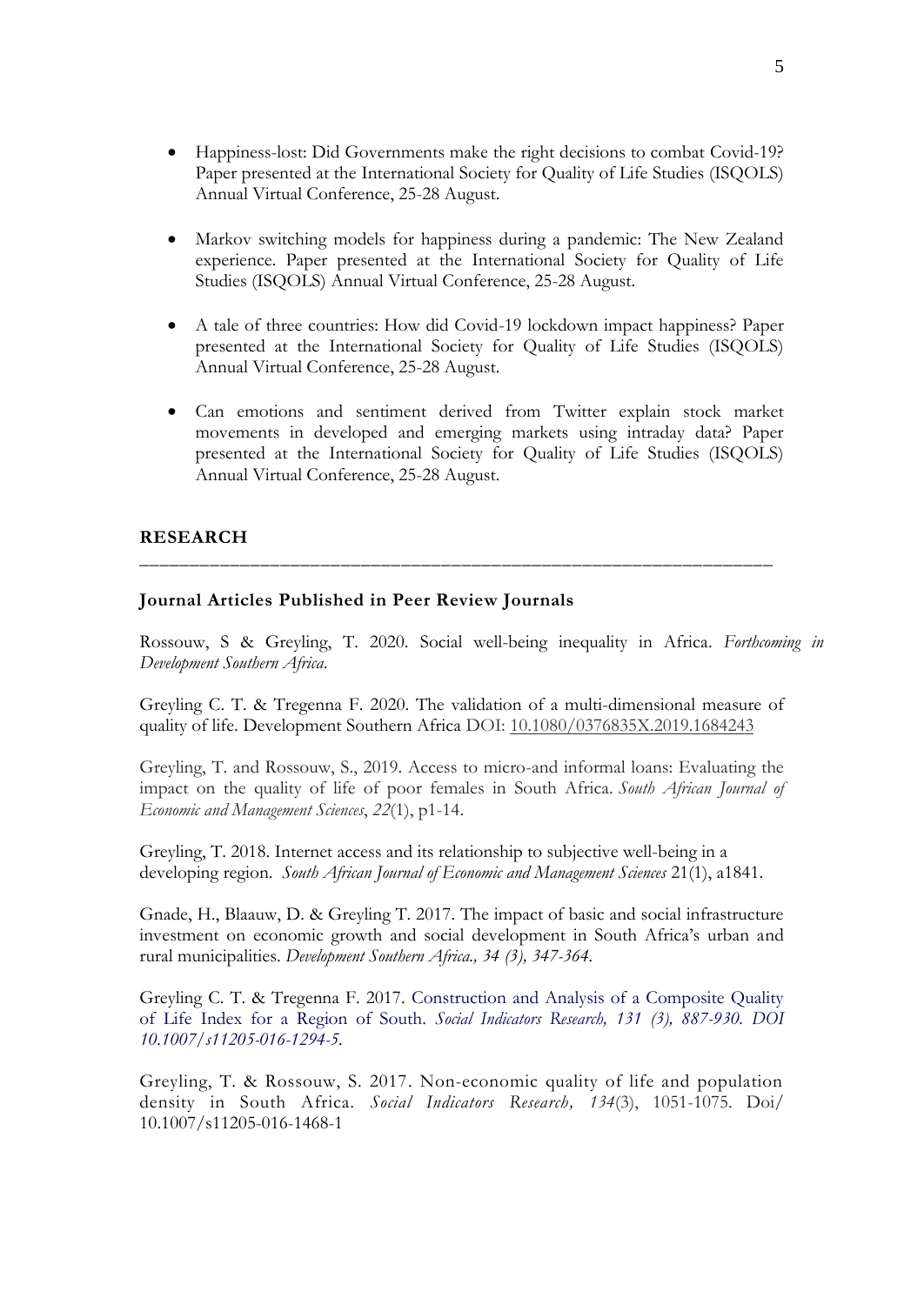Greyling C. T. 2016. The expected well-being of urban refugees and asylum-seekers in Johannesburg. *South African Journal of Economic and Management Sciences*, *19*(2), 232-248.

Greyling C. T. 2015. An analysis of the quality of life of migrants in Gauteng. *Journal of Economic and Financial* Sciences, 8(2), 495-571.

Greyling C. T. & Tregenna F. 2019. The validation of a multi-dimensionla measure of quality of life. Development Southern Africa

#### **Book Chapters**

Rossouw, S. & Greyling, T. 2020. Big Data and Happiness. Invited chapter for the *[Handbook of Labor, Human Resources and Population Economics](https://meteor.springer.com/project/dashboard.jsf?id=595&tab=About&auth_user=502024&auth_key=f495532012aaf7f59ed6223c91a88f91)*. Edited by Klaus F. Zimmermann.

#### **Refereed journal article revised and resubmitted**

Rossouw, S. & Greyling, T. 2020. Inequality: what does a composite index of wellbeing reveal? *Submitted to New Zealand Economic Papers*.

Greyling, T., Rossouw, S. & Adhikari, M. 2020. A tale of three countries: How did Covid-19 lockdown impact happiness? S*ubmitted to South African Journal of Economics.*

Greyling, T., Rossouw, S. & Adhikari, M. 2020, The good, the bad and the ugly of lockdowns during Covid-19. *Submitted to PLoS ONE.*

Rossouw, S. & Greyling, T. 2019. Disparities in income-independent quality of life in South African municipalities convergence or divergence? *Submitted to Development Southern Africa.*

## **Journal Articles – submitted**

Steyn D, Greyling T, Mwamba J, Rossouw S. 2020. Emotions, Twitter sentiment and

stock market predictability: A case study of developed and emerging markets. Journal of

Empirical Finance

Greyling, T & Rossouw, S. 2019. Inequality: what does a composite index of wellbeing reveal? Submitted to Development Southern Africa,

Kopylova N, Greyling, T, Rossouw, S, 2019. The role of grants in assisting emerging farmers to access markets. Submitted to Development Southern Africa. Under review.

Greyling, T. & Rossouw, S. 2018. Is convergence of quality of life in Africa sustainable? Submitted to Social Indicators Research. Under review.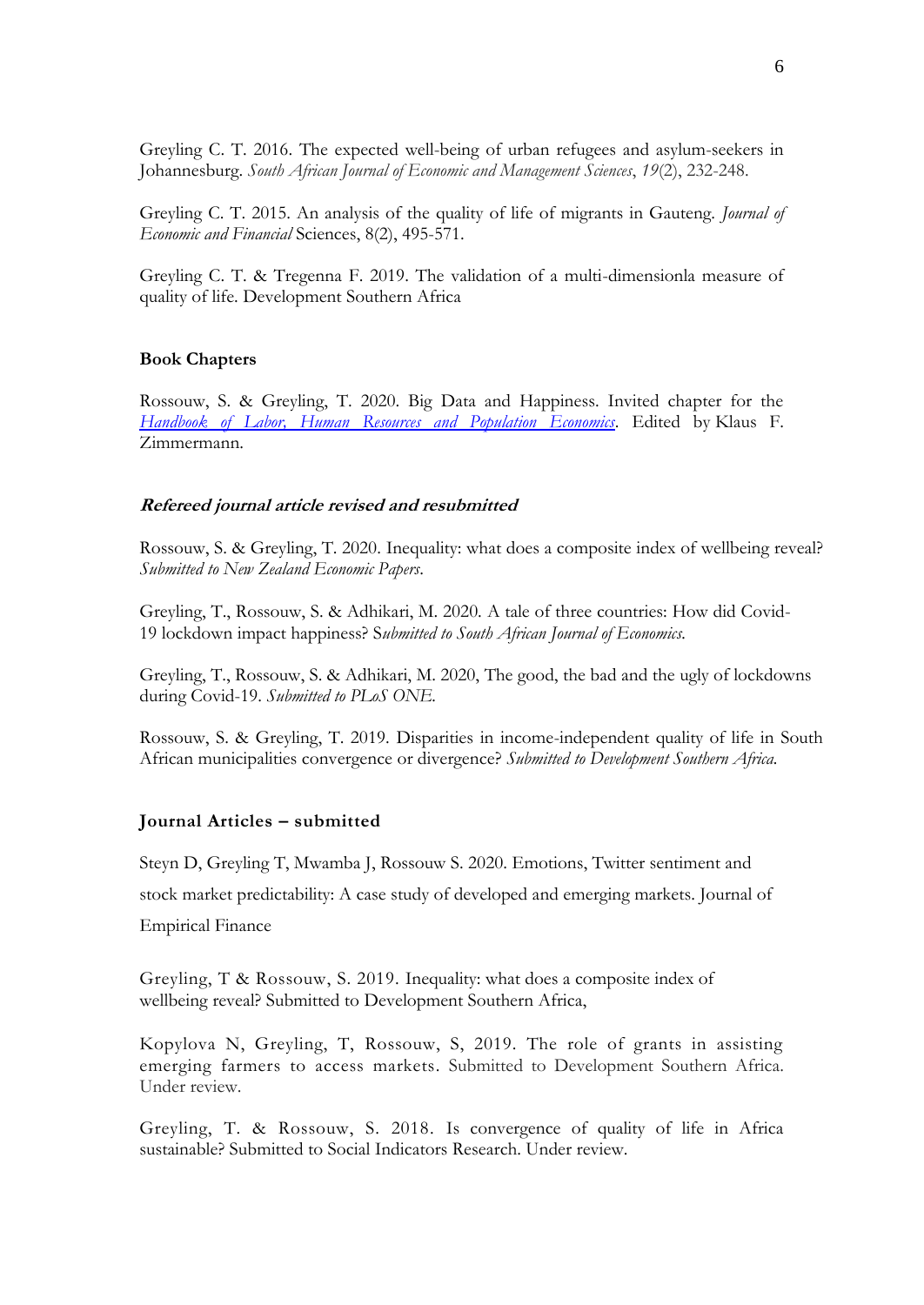Rossouw, S & Greyling, T. 2017. Regional disparities in non-economic quality of life in South Africa: convergence or divergence? Submitted to Social Indicators Research. Under Review.

Mashudu, L., Greyling, T. & Mahabir, J. 2017. Has South Africa's investment in public health care improved health outcomes? Submitted to the South African Journal of Economics. Awaiting response.

### **Published Peer Reviewed Working Papers and Conference Proceedings**

Greyling, Talita; Rossouw, Stephanie; Adhikari, Tamanna (2020): Happiness-lost: Did Governments make the right decisions to combat Covid-19? GLO Discussion Paper, No. 556, Global Labor Organization (GLO), Essen

Greyling, Talita; Rossouw, Stephanie; Adhikari, Tamanna (2020): A tale of three countries: How did Covid-19 lockdown impact happiness? GLO Discussion Paper, No. 584, Global Labor Organization (GLO), Essen

Rossouw, Stephanie; Greyling, Talita; Adhikari, Tamanna; Morrison, Phillip S. (2020): Markov switching models for happiness during a pandemic: The New-Zealand experience, GLO Discussion Paper, No. 573, Global Labor Organization (GLO), Essen

Greyling, C. T. & Greyling, L. 2007. [The effects of displacement on the economic](http://scholar.google.co.za/citations?view_op=view_citation&hl=en&user=ox2Jv6oAAAAJ&citation_for_view=ox2Jv6oAAAAJ:9yKSN-GCB0IC)  [development of a community with special reference to the](http://scholar.google.co.za/citations?view_op=view_citation&hl=en&user=ox2Jv6oAAAAJ&citation_for_view=ox2Jv6oAAAAJ:9yKSN-GCB0IC) !Xun and the Kwe. Conference Proceedings. African Economic Conference, September 2007.

Greyling, C. T., 2008. [Urban refugees: Definitions, legal positions and well -being in](http://scholar.google.co.za/citations?view_op=view_citation&hl=en&user=ox2Jv6oAAAAJ&citation_for_view=ox2Jv6oAAAAJ:u5HHmVD_uO8C)  [South Africa.](http://scholar.google.co.za/citations?view_op=view_citation&hl=en&user=ox2Jv6oAAAAJ&citation_for_view=ox2Jv6oAAAAJ:u5HHmVD_uO8C) Conference Proceedings. Annual Forum of the Trade & Industrial 2008.

Greyling, C. T., 2013. A composite index of quality of life for the Gauteng City-Region: a principal component approach. Working Paper 07 of the Gauteng City-Region Observatory. Available at: [http://www.gcro.ac.za/report/composite-index-quality-life](http://www.gcro.ac.za/report/composite-index-quality-life-gauteng-city-region-principal-component-analysis-approach)[gauteng-city-region-principal-component-analysis-approach](http://www.gcro.ac.za/report/composite-index-quality-life-gauteng-city-region-principal-component-analysis-approach)

Greyling C. T., & Tregenna F., 2014. A composite index of quality of life for the Gauteng City-Region. ERSA Working Paper Series no 2014-0093.

Greyling, C. T., 2015. The expected well-being of urban refugees and asylum seekers in Johannesburg (RSA). ERSA Working Paper Series 2014-0140..

Greyling, T. & Rossouw, S. 2016. Non-economic quality of life and population density ERSA Working Paper Series 2016-640.

Gnade, H., Blaauw, D. & Greyling T. 2016. The impact of basic and social infrastructure investment on economic growth and social development in South Africa's urban and rural municipalities. ERSA Working Paper Series 2016-645.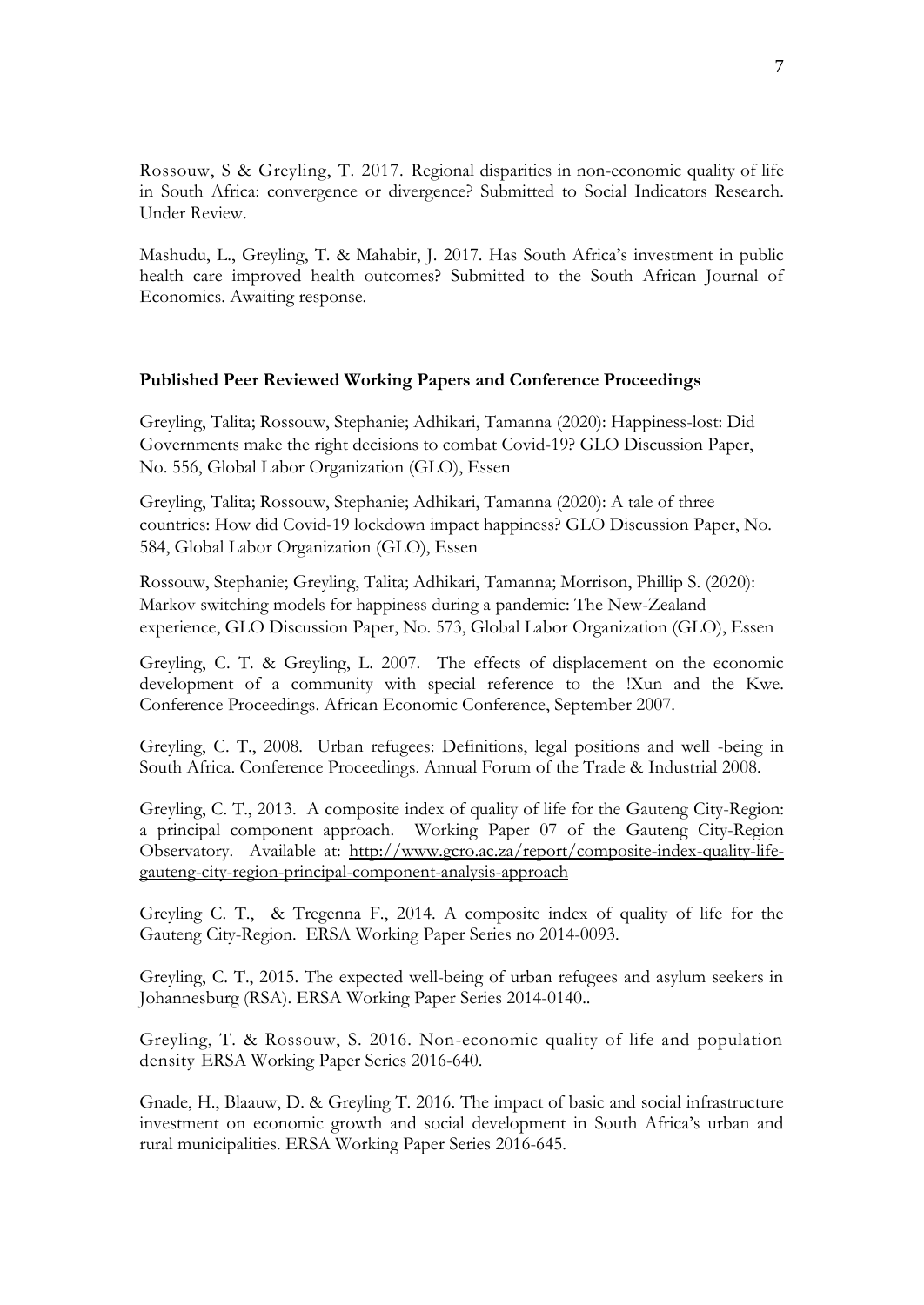Mashudu, L., Greyling, T. & Mahabir, J. 2016. Has South Africa's investment in public health care improved health outcomes? ERSA. Working Paper Series 2017-633.

Rossouw, S & Greyling, T. 2017. Regional disparities in non-economic quality of life in South Africa: convergence or divergence? ERSA, Working Paper, 2017-739.

Greyling C. T. & Tregenna F. 2018. The validation of a multi-dimensionla measure of quality of life. Submitted to ERSA.

Rossouw, S & Greyling T. 2018. Does access to micro credit improve Non-Economic Quality of Life? Submitted to Social Indicators Research. Under review.

Graham L, Greyling T, & Kopylova N. 2018. Realising a demographic dividend? A panel analysis to assess the outcomes of post-CSG @inproceedings

**\_\_\_\_\_\_\_\_\_\_\_\_\_\_\_\_\_\_\_\_\_\_\_\_\_\_\_\_\_\_\_\_\_\_\_\_\_\_\_\_\_\_\_\_\_\_\_\_\_\_\_\_\_\_\_\_\_\_\_\_\_\_\_\_\_\_\_\_\_**

## **PAPERS REVIEWED FOR PEER REVIEWED JOURNALS**

Talita has reviewed papers for World Development, Social Indicators Resaearch, Journal for Economics and Financial Sciences, Applied Research in Quality of Life, Nova Economica, the Journal of Happiness Studies, the South African Journal for Economic and Management Sciences and African Review of Economics and Finance, Measurement and Evaluation in Counseling and Development

#### **PROJECTS**

The development of a real-time happiness index for South Africa, New Zealand and Australia. [www.gnh.today](http://www.gnh.today/)

**\_\_\_\_\_\_\_\_\_\_\_\_\_\_\_\_\_\_\_\_\_\_\_\_\_\_\_\_\_\_\_\_\_\_\_\_\_\_\_\_\_\_\_\_\_\_\_\_\_\_\_\_\_\_\_\_\_\_\_\_\_\_\_\_\_\_\_\_\_**

The measurement of the effect on the wellbeing of young adults whom received the child support grant. 2018.

Determining the social return on incvestment in children. UNESCO. 2018

## **INTERNATIONAL COLLABORATION**

Gender, Growth and Labour Markets in low income countries. University of Groningen. - Prof. Milena Nikolov[a](http://www.milena-nikolova.com/)

**\_\_\_\_\_\_\_\_\_\_\_\_\_\_\_\_\_\_\_\_\_\_\_\_\_\_\_\_\_\_\_\_\_\_\_\_\_\_\_\_\_\_\_\_\_\_\_\_\_\_\_\_\_\_\_\_\_\_\_\_\_\_\_\_\_\_\_\_\_**

Wealth, Income, Debt: a comparison between Germany and South Africa. DIW – Dr. Peter Krause

Real-time happiness index and geographical happiness. Auckland University of Technology – Dr. S Rossouw and Victoria University of Wellington – Prof. Philip Morrison